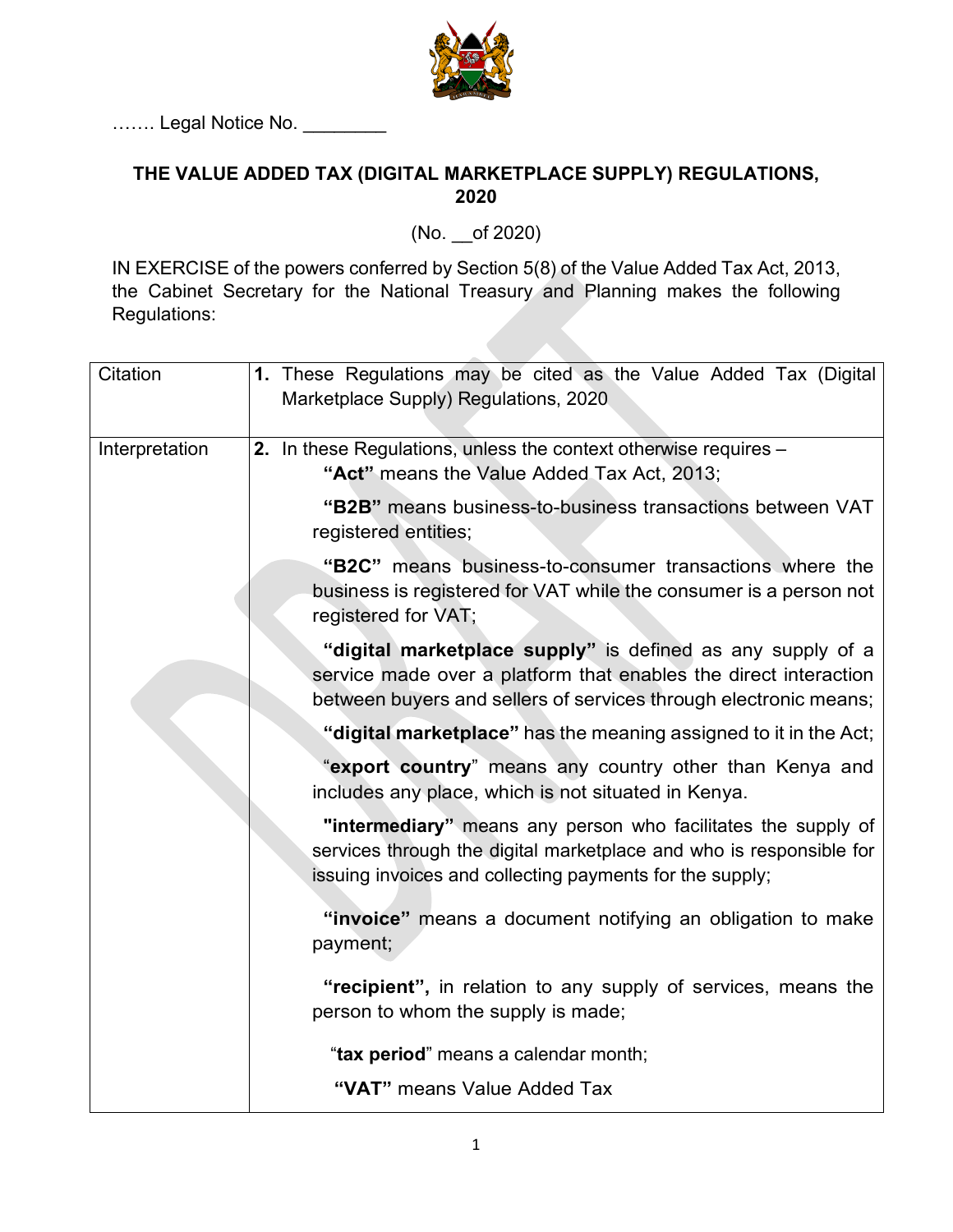

| Charge to Tax                | 3. (1) Value Added Tax shall be charged on taxable services supplied in<br>Kenya through digital marketplace.                                 |
|------------------------------|-----------------------------------------------------------------------------------------------------------------------------------------------|
|                              | (2) Where the supply under sub-regulation (1) is made under a B2B<br>transaction, the provisions of Section 10 of the Act shall apply.        |
| Scope of<br>Taxable supplies | 4. Taxable supplies made through a digital marketplace shall include<br>electronic services under Section 8(3) of the Act and: -              |
|                              | (a) Downloadable digital content including downloading of mobile<br>applications, e-books and movies;                                         |
|                              | (b) Subscription-based media including news, magazines, journals,<br>streaming of TV shows and music, podcasts and online gaming;             |
|                              | (c) Software programs including downloading of software, drivers,<br>website filters and firewalls;                                           |
|                              | (d) Electronic data management including website hosting, online data<br>warehousing, file-sharing and cloud storage services;                |
|                              | (e) Supply of music, films and games;                                                                                                         |
|                              | (f) Supply of search-engine and automated helpdesk services including<br>supply of customized search-engine services;                         |
|                              | (g) Tickets bought for live events, theaters, restaurants etc. purchased<br>through the internet;                                             |
|                              | (h) Supply of distance teaching via pre-recorded medium or e-learning<br>including supply of online courses and training;                     |
|                              | (i) Supply of digital content for listening, viewing or playing on any audio,<br>visual or digital media;                                     |
|                              | (j) Supply of services on online marketplaces that links the supplier to<br>the recipient, including transport hailing platforms;             |
|                              | (k) Any other digital marketplace supply as may be determined by the<br>Commissioner.                                                         |
| Registration                 | 5. (1) A person supplying taxable services through a digital marketplace<br>be required to register for VAT in Kenya where: -<br>shall        |
|                              | (a) the digital marketplace supplies are supplied by a person from a<br>place of export country to a recipient in Kenya in a B2C transaction; |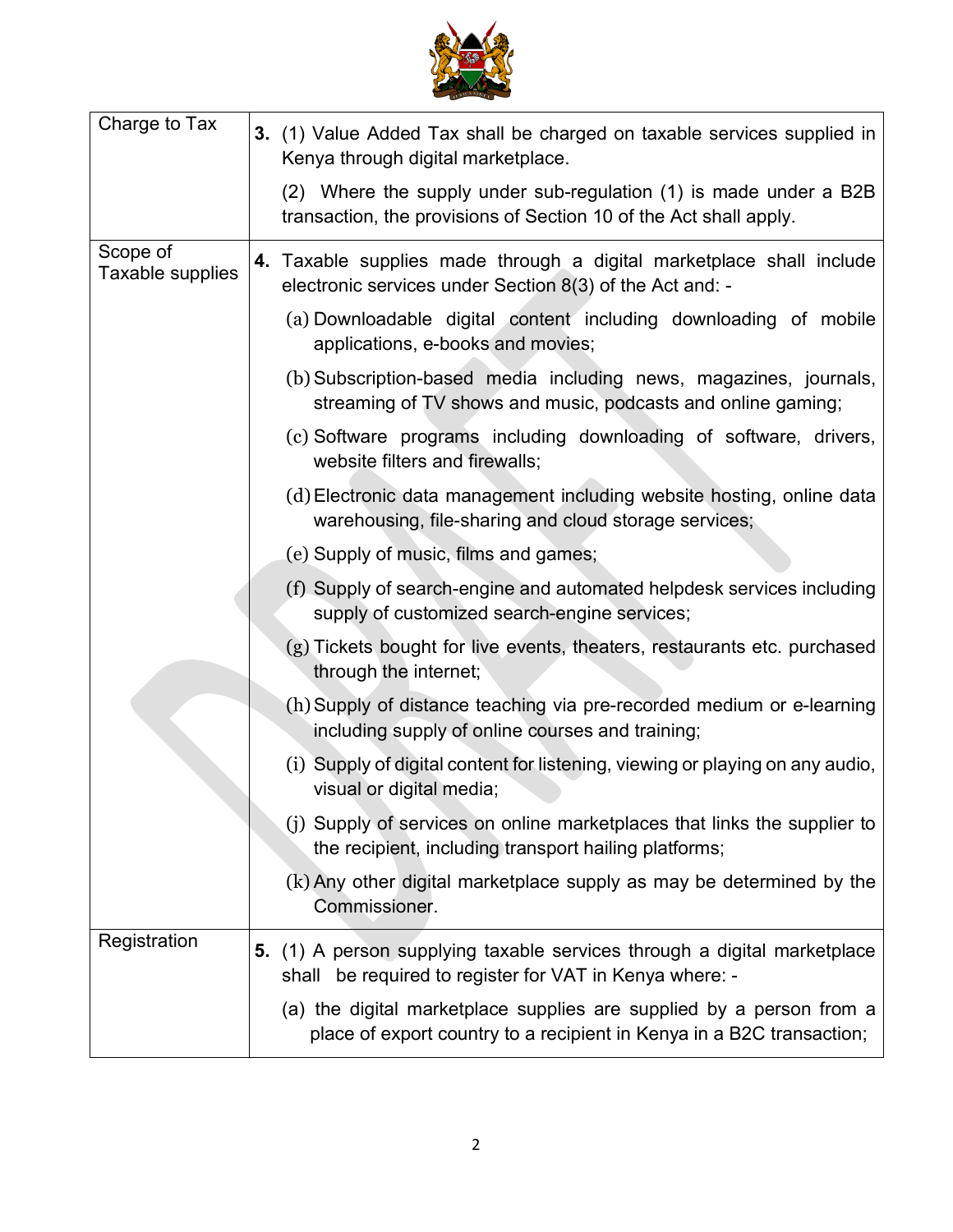|                                                    | (b) the person is conducting business in Kenya as provided under<br>Section 8 (2) of the Act; and any of the following circumstances are<br>present:                                                                                                                                                                                                           |
|----------------------------------------------------|----------------------------------------------------------------------------------------------------------------------------------------------------------------------------------------------------------------------------------------------------------------------------------------------------------------------------------------------------------------|
|                                                    | (i) the recipient of the supply is in Kenya; or                                                                                                                                                                                                                                                                                                                |
|                                                    | (ii) the payment made to the supplier in the export country, for the<br>supply of digital marketplace supplies, originates from a bank<br>registered or authorized in Kenya, under the Banking Act, Cap<br>488; or                                                                                                                                             |
|                                                    | (iii) the recipient of that digital marketplace supply has business,<br>residential or postal address in Kenya.                                                                                                                                                                                                                                                |
|                                                    | (2) A person from an export country who makes B2C supply of services<br>recipient who is in Kenya shall be required to register for VAT<br>to a<br>through a simplified VAT registration framework as provided under these<br>regulations and shall declare and pay VAT at the rate specified in Section<br>$5(2)(b)$ of the Act                               |
|                                                    | (3) Notwithstanding sub-regulation (2) a person from an export<br>country, making B2C digital marketplace supplies to recipients in Kenya,<br>who is not able to register under the simplified VAT registration<br>framework shall appoint a tax representative under Section 15A of the<br>Tax Procedures Act, 2015 to account for the VAT on their supplies. |
| <b>Simplified VAT</b><br>Registration<br>Framework | (1) A digital marketplace supplier under these regulations who is from an<br>6.<br>export country shall be required to register under the simplified VAT<br>registration framework.                                                                                                                                                                            |
|                                                    | (2) Application for registration under the simplified VAT registration                                                                                                                                                                                                                                                                                         |
|                                                    | framework shall be done through an online registration form prescribed<br>by the Commissioner.                                                                                                                                                                                                                                                                 |
|                                                    | (3) An applicant under sub-regulation (2), shall be required to submit to<br>the Commissioner through electronic means any documents necessary<br>to substantiate the information provided in the application.                                                                                                                                                 |
|                                                    | (4) Upon registration, the applicant shall be issued with a Personal<br>Identification Number for the purpose of filing and payment of VAT<br>accrued on digital marketplace supplies.                                                                                                                                                                         |
|                                                    | (5) A person registered under these Regulations who ceases to make<br>taxable supplies, shall apply for deregistration to the Commissioner as<br>specified under Section 36 of the Act.                                                                                                                                                                        |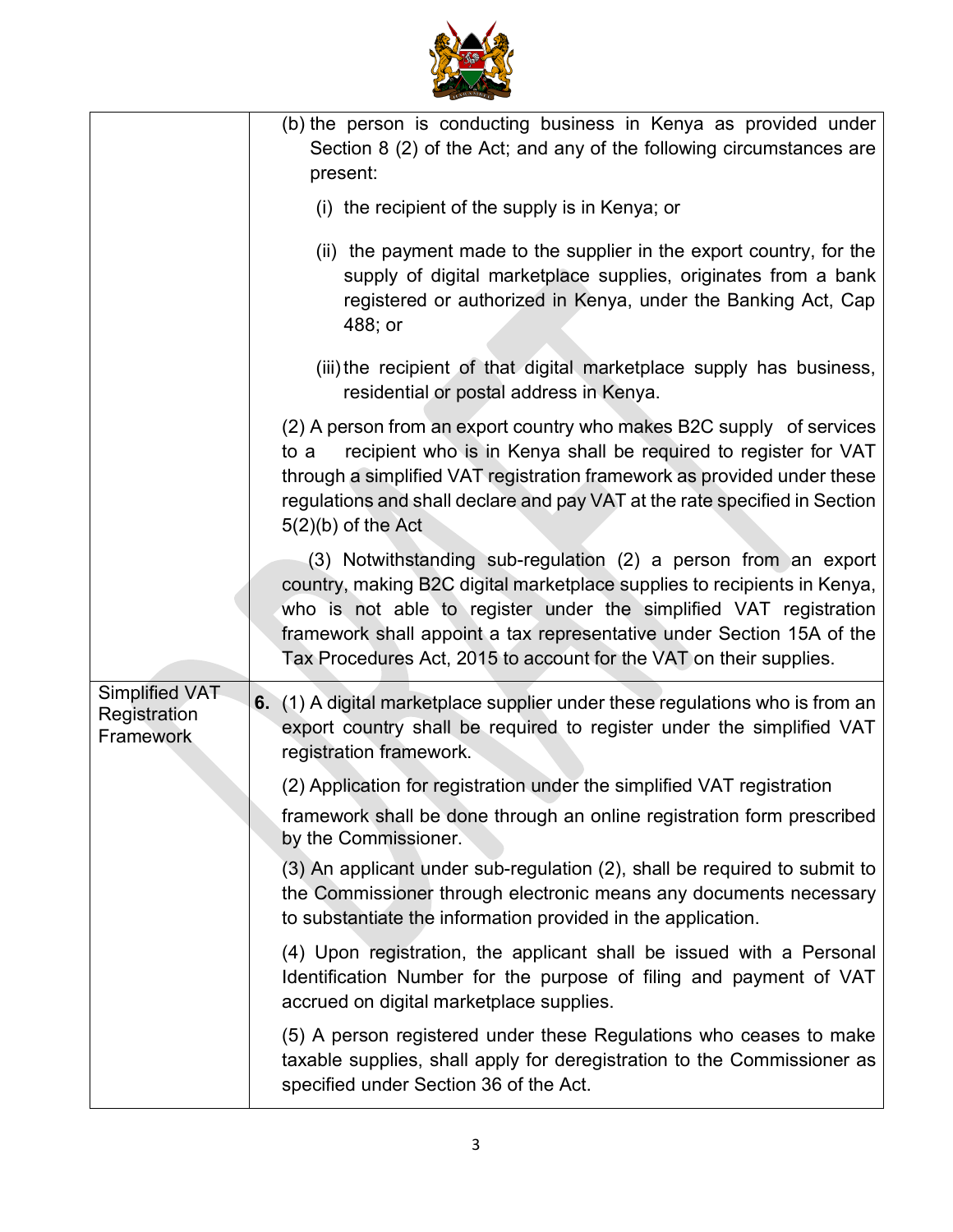

٦

| Determination of<br>place of supply                             | 7. A digital marketplace supply shall be deemed to have been made in<br>Kenya where: -                                                                                                                                                                                                                                                                                               |
|-----------------------------------------------------------------|--------------------------------------------------------------------------------------------------------------------------------------------------------------------------------------------------------------------------------------------------------------------------------------------------------------------------------------------------------------------------------------|
|                                                                 | (1) the recipient of the supply is in Kenya;<br>(2) the payment proxy including credit card information and bank<br>account details of the recipient of the digital supplies is in Kenya; or<br>(3) the residence proxy including: the billing or home address or access<br>proxy including Internet Proxy address, mobile country code of SIM<br>card of the recipient is in Kenya. |
| Time of Supply<br>Accounting<br>and<br>Payment of<br>and<br>tax | 8.<br>(1) The time of digital marketplace supply shall be the earlier of the date<br>on which payment for the supply is received, in whole or in part or the<br>date on which the invoice or receipt for the supply is issued.                                                                                                                                                       |
|                                                                 | (2) Where an intermediary whose place of business is in Kenya makes a<br>digital marketplace supply on behalf of a person, the intermediary shall<br>be required to charge and account for the VAT on such supplies whether<br>such other person is registered for VAT or not.                                                                                                       |
|                                                                 | (3) Tax on a digital market place supply made by a person from an export<br>country shall be the liability of the supplier from an export country or their<br>tax representative.                                                                                                                                                                                                    |
|                                                                 | (4) A registered person shall submit a return in the prescribed form and<br>remit the tax due, in each tax period, to the Commissioner on or before<br>the 20 <sup>th</sup> day of the month following the end of the tax period.                                                                                                                                                    |
| <b>Tax Invoice</b>                                              | 9. For the purpose of a B2C digital marketplace supply, a supplier from an<br>export country shall be exempt from the requirements of an electronic tax<br>invoice as prescribed under the Act and the relevant Regulations.                                                                                                                                                         |
|                                                                 | Provided that, the supplier shall be required to issue an invoice or<br>receipt showing the value of the supply and tax deducted.                                                                                                                                                                                                                                                    |
| Claim for Input<br>Tax                                          | 10. Deduction of input tax shall not be allowed under the simplified VAT<br>registration framework.                                                                                                                                                                                                                                                                                  |
| Amendment of<br><b>Returns</b>                                  | 11. (1) Where a person registered under the simplified VAT registration<br>framework has made an over declaration or an under declaration,<br>amendments to the return shall be done in accordance with Section 31<br>of the Tax Procedures Act 2015.                                                                                                                                |
|                                                                 | (2) Where amendments under sub-regulation (1) result in a the registered<br>person being in an over-payment position, the amount overpaid shall be                                                                                                                                                                                                                                   |